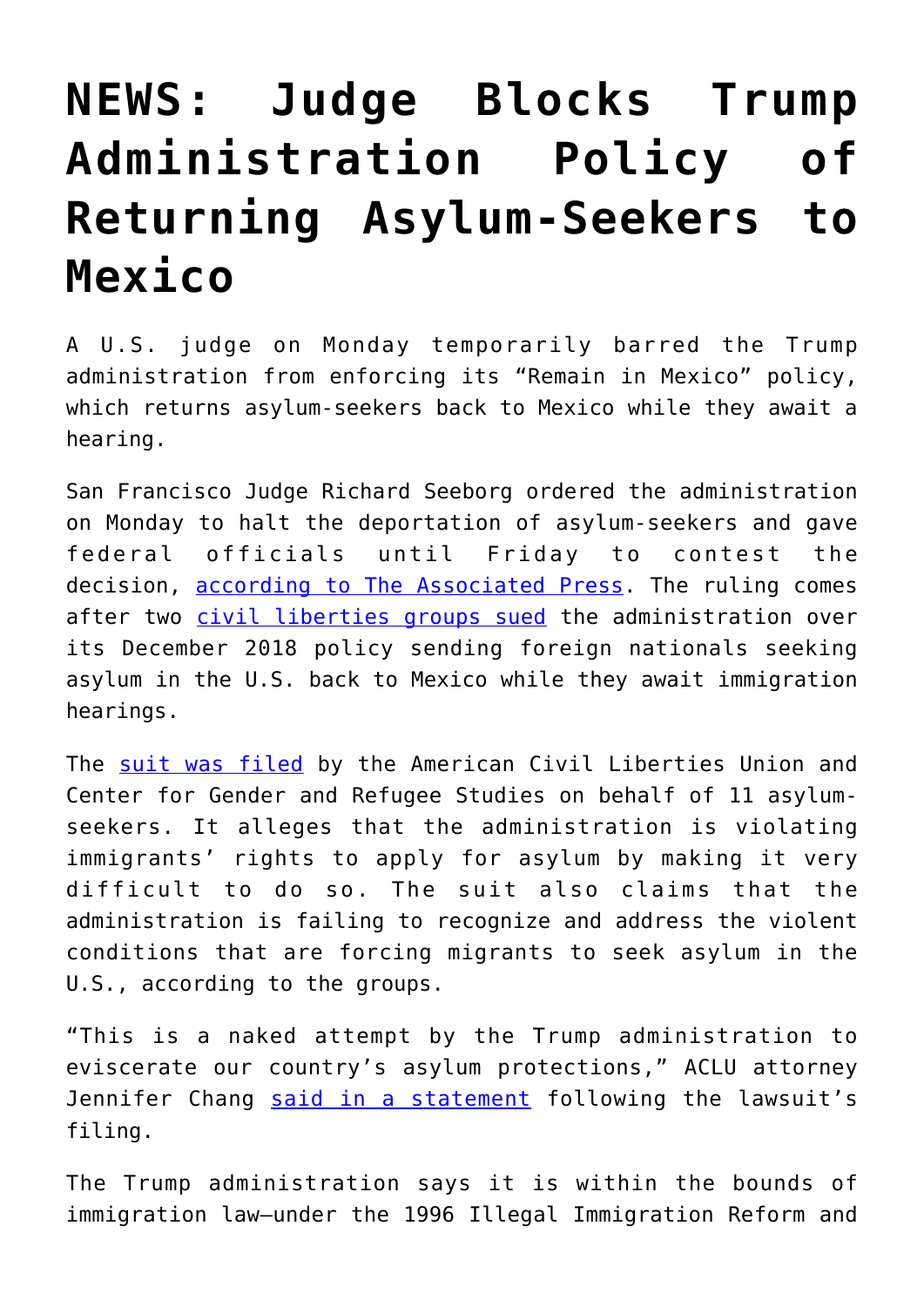Immigrant Responsibility [Act](https://www.law.cornell.edu/wex/illegal_immigration_reform_and_immigration_responsibility_act)—to send migrants back to the country in which they last set foot while they await their case hearings, according to NBC. Prior to the policy, which took effect in San Diego in January, asylum-seekers were released into the U.S. while awaiting their immigration hearings instead of being sent back to Mexico.

"This law has been on the books for a very long time and has not been utilized. That's the example of the kind of legal authority that already exists that is the kind of thing we can deploy to restore integrity to the immigration system," Stephen Miller, senior adviser to the president, [told The](https://dailycaller.com/2019/04/02/stephen-miller-crackdown-illegal-immigration/) [Daily Caller News Foundation](https://dailycaller.com/2019/04/02/stephen-miller-crackdown-illegal-immigration/).

Civil rights groups argue that the administration is misapplying a provision in immigration law that is not meant to apply to asylum-seekers who travel to border checkpoints, according to The AP. The new policy means that migrants won't necessarily have lawyers or interpreters at their hearings, according to ACLU attorney Judy Rabinovitz, The AP reported.

The policy has *[likely contributed](https://dailycaller.com/2019/03/01/asylum-illegal-crossings/)* to growing numbers of immigrants trying to cross the border illegally rather than through ports of entry, according to [data](https://www.nbcnews.com/politics/immigration/trump-restricted-flow-border-more-migrants-trying-sneak-through-undetected-n976356) from U.S. Customs and Border Protection.

The Remain in Mexico policy is intended to help immigration officials who face a growing crisis at the border. Trump officials maintain the crisis is one of national security while immigration advocacy groups claim the crisis is humanitarian.

Federal courts face an immigration case backlog of over 800,000 cases.

—

*This [article](https://www.dailysignal.com/2019/04/09/judge-blocks-trump-administration-policy-of-returning-asylum-seekers-to-mexico/) was republished with permission from the Daily Signal.*